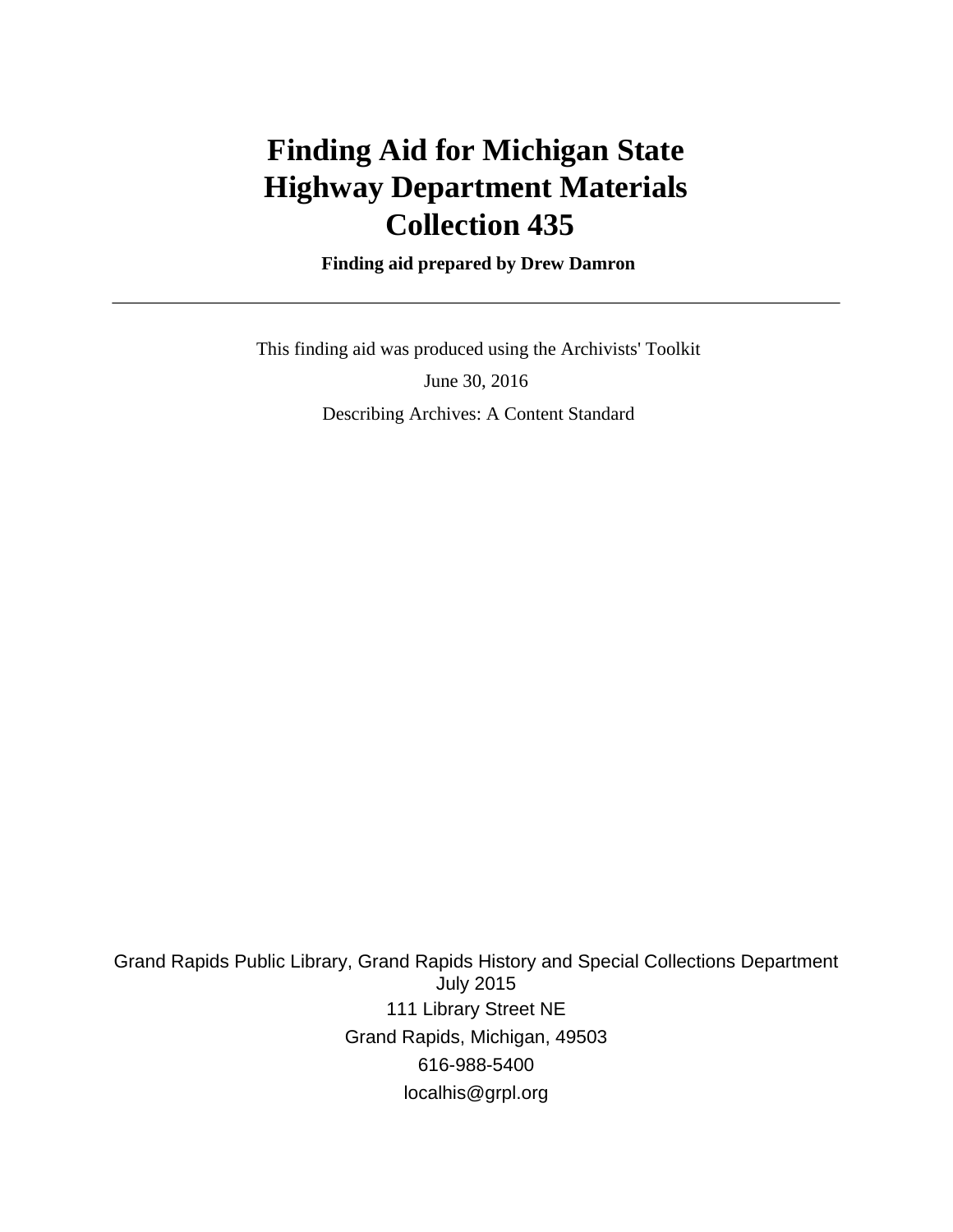## **Table of Contents**

 $\overline{\phantom{a}}$ 

| US 131 and Railroad related construction, 1962-1974 and materials with unknown dates 17 |  |
|-----------------------------------------------------------------------------------------|--|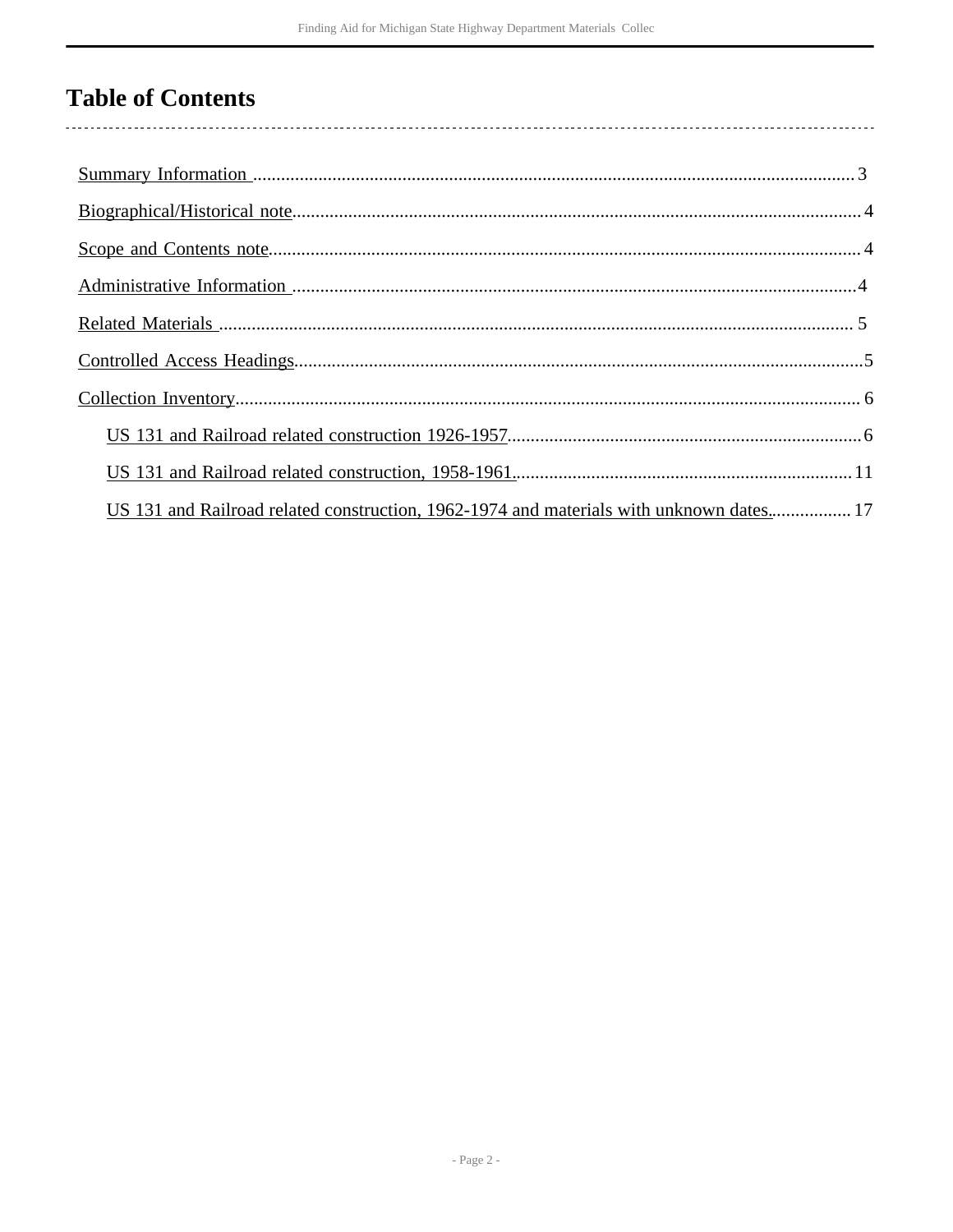## <span id="page-2-0"></span>**Summary Information**

| <b>Repository</b> | Grand Rapids Public Library, Grand Rapids History and Special<br><b>Collections Department</b>                                                                                                         |
|-------------------|--------------------------------------------------------------------------------------------------------------------------------------------------------------------------------------------------------|
| <b>Title</b>      | Michigan State Highway Department Materials                                                                                                                                                            |
| Date [bulk]       | Bulk, 1954-1962                                                                                                                                                                                        |
| Date [inclusive]  | 1926-1962                                                                                                                                                                                              |
| <b>Extent</b>     | 3.0 Linear feet                                                                                                                                                                                        |
| Language          | English                                                                                                                                                                                                |
| <b>Abstract</b>   | This collection contains official records, maps, and agreements pertaining<br>to the Michigan State Highway Department's construction of US 131 and<br>the proposed changes to the existing railroads. |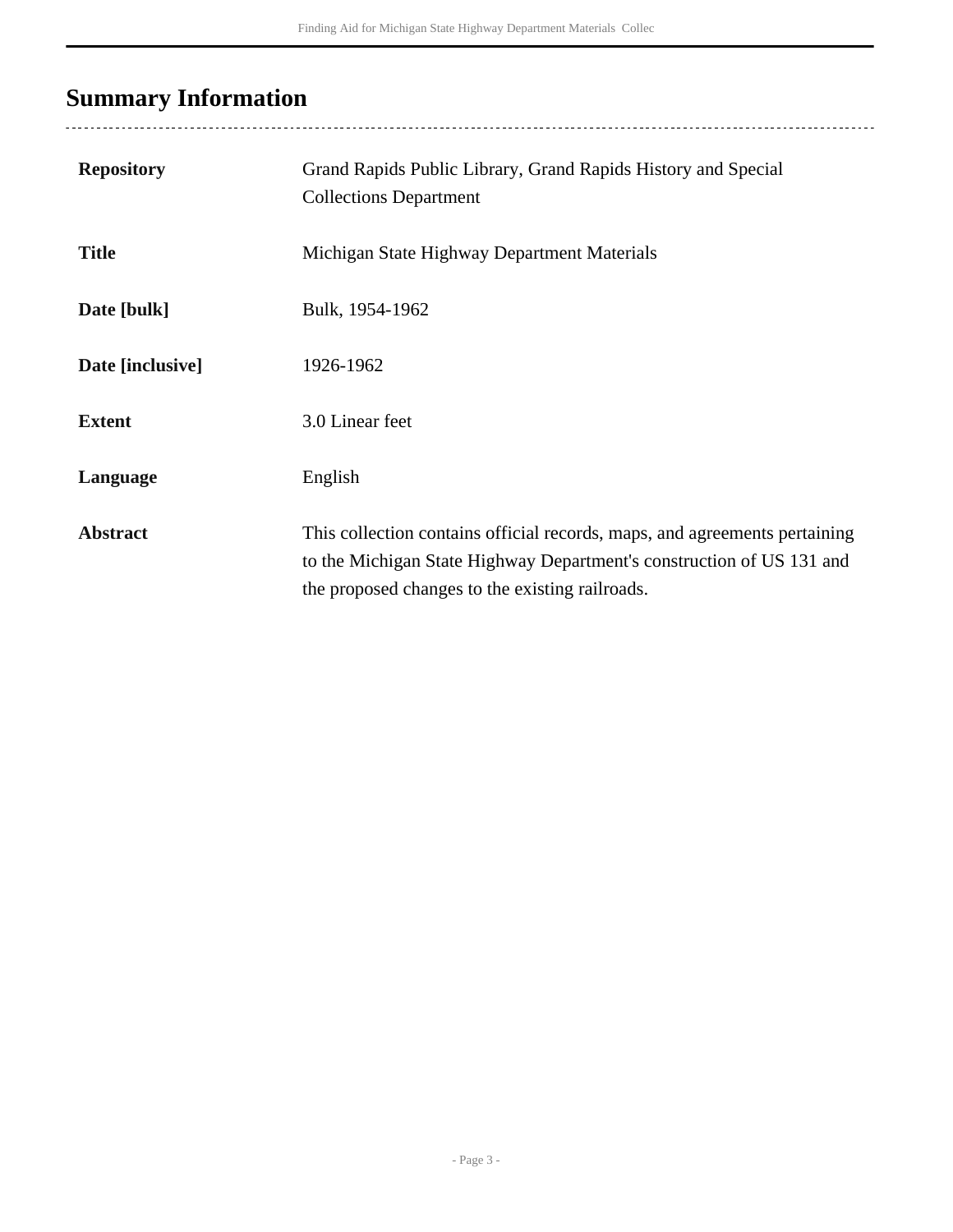### <span id="page-3-0"></span>**Biographical/Historical note**

The bulk of this collection contains official records from the Michigan State Highway Department pertaining to the creation of the downtown section of US 131 during 1950-1969. Most of the materials are official agreements and invoices between the Michigan State Highway Department and various railroad companies such as the New York Central Railroad Co., The Pennsylvania Railroad Co., The Chesapeake & Ohio Railroad Co., the Michigan Central Railroad Co.

Also included are large blueprints and plans indicating where the proposed changes would be taking place. These maps focus on the areas where US 131 exist now, as well as the intersection of Kalamazoo and 44th street.

### <span id="page-3-1"></span>**Scope and Contents note**

Much of this collection is made up of official agreements and invoices between the Michigan State Highway Department and different railroad companies such as the New York Central Railroad Co., The Pennsylvania Railroad Co., The Chesapeake & Ohio Railroad Co., the Michigan Central Railroad Co.

Also included are large blueprints and plans indicating where the proposed changes would be taking place. These maps focus on the areas where US 131 exist now, as well as the intersection of Kalamazoo and 44th street.

The first box contains materials created between 1926 and 1957. The second box contains materials created between 1958 and 1961. The third box contains materials created after 1961, as well as materials covering large year spans and materials without any indicated date.

### <span id="page-3-2"></span>**Administrative Information**

#### **Publication Information**

Grand Rapids Public Library, Grand Rapids History and Special Collections Department July 2015

#### **Immediate Source of Acquisition note**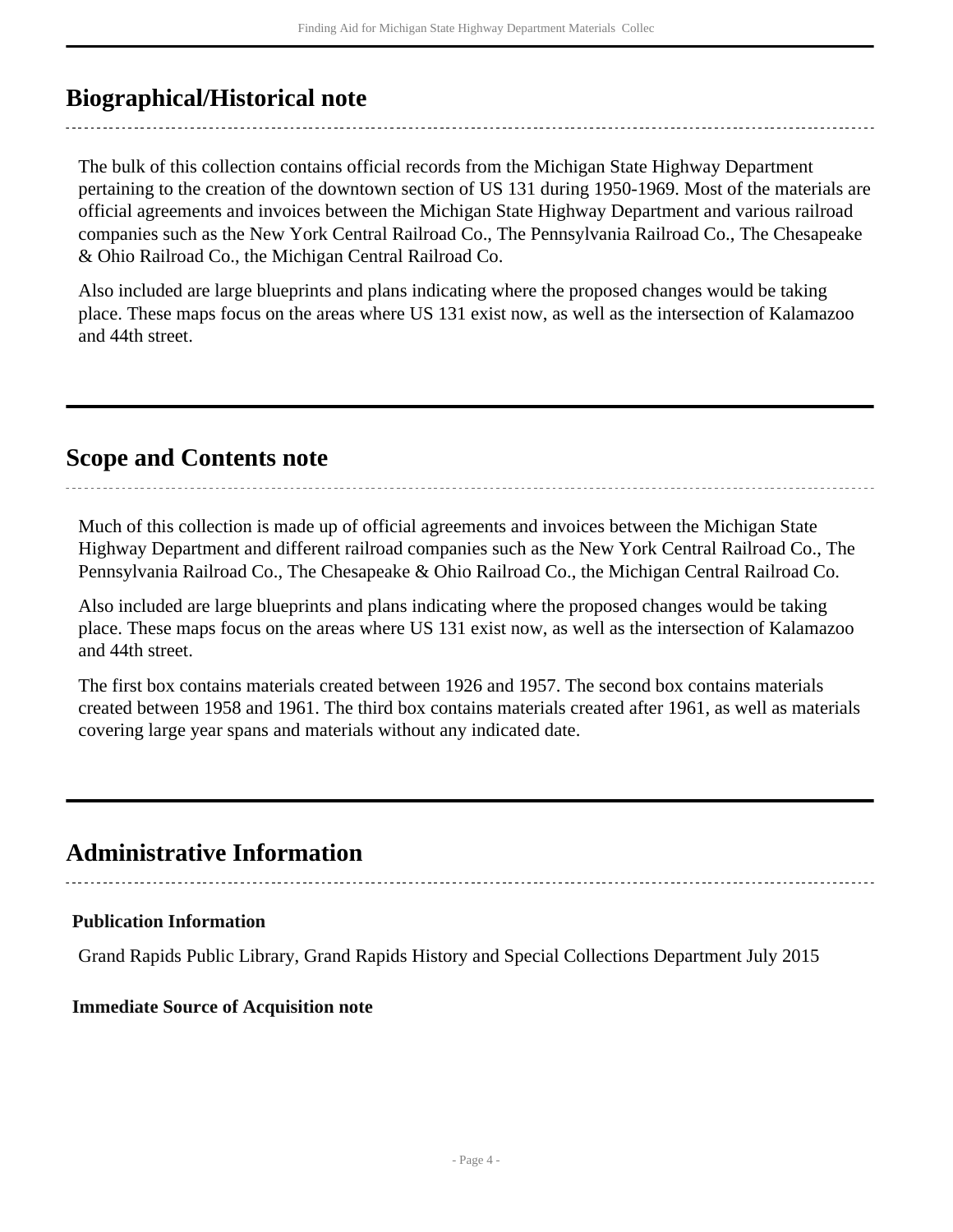Gift from Michigan State Highway Department, accession number 1986.523

### <span id="page-4-0"></span>**Related Materials**

#### **Related Archival Materials note**

Collection #132: Michigan Department of Transportation Photos

Collection #389: Metropolitan Grand Rapids Planning Association minutes

Collection #414: Mary Meade Papers Collection

### <span id="page-4-1"></span>**Controlled Access Headings**

#### **Personal Name(s)**

• Michigan Highway Dept.

#### **Subject(s)**

- City planning -- Michigan -- Grand Rapids
- Express highways -- Michigan -- History -- 20th century
- Highway planning -- Michigan -- Grand Rapids
- Railroads -- Michigan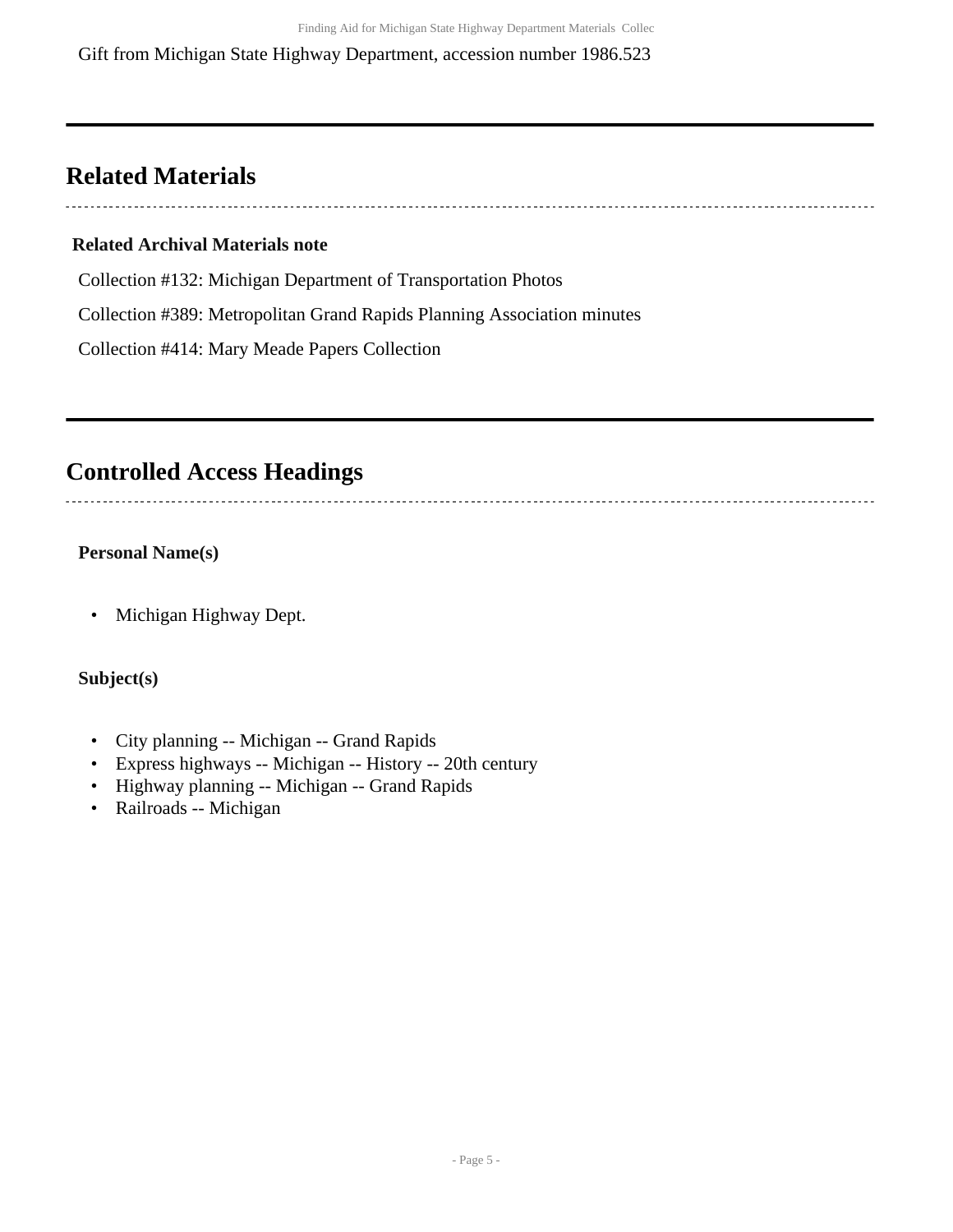# <span id="page-5-0"></span>**Collection Inventory**

<span id="page-5-1"></span>

| US 131 and Railroad related construction 1926-1957                                                                                                         |              |                |
|------------------------------------------------------------------------------------------------------------------------------------------------------------|--------------|----------------|
|                                                                                                                                                            | <b>Box</b>   | <b>Folder</b>  |
| Right of Way and Track Maps for Michigan Central Railroad Company.<br>Dec 28, 1917                                                                         | $\mathbf{1}$ | $\mathbf{1}$   |
| Two loose blueprints. MI State Highway Dept. Preliminary Study, Exhibit<br>A-1. March 1926. Preliminary study, Exhibit A-2. March 1926 location<br>sketch. | $\mathbf{1}$ | $\overline{2}$ |
| Memorandum of Agreement, August 26, 1927. Michigan Central Railroad,<br>blueprints, typed documents.                                                       | $\mathbf{1}$ | 3              |
| Pennsylvania Railroad 1952, Relocation of railroad facilities to provide for<br>Century Expressway.                                                        | 1            | $\overline{4}$ |
| Blueprints and letter to Mr. G.M. Foster, bridge engineer of Michigan<br>State Highway Dept. From T.M. Goodfellow. 1952                                    | $\mathbf{1}$ | 5              |
| Hazelet and Erdel, 1953. For project 41-92.                                                                                                                | $\mathbf{1}$ | 6              |
| Burton St. 18-25+25 / Hazelet & Erdal                                                                                                                      | $\mathbf{1}$ | $\overline{7}$ |
| Preliminary study of access road from Ottawa Ave. May 12, 1954.                                                                                            | $\mathbf{1}$ | 8              |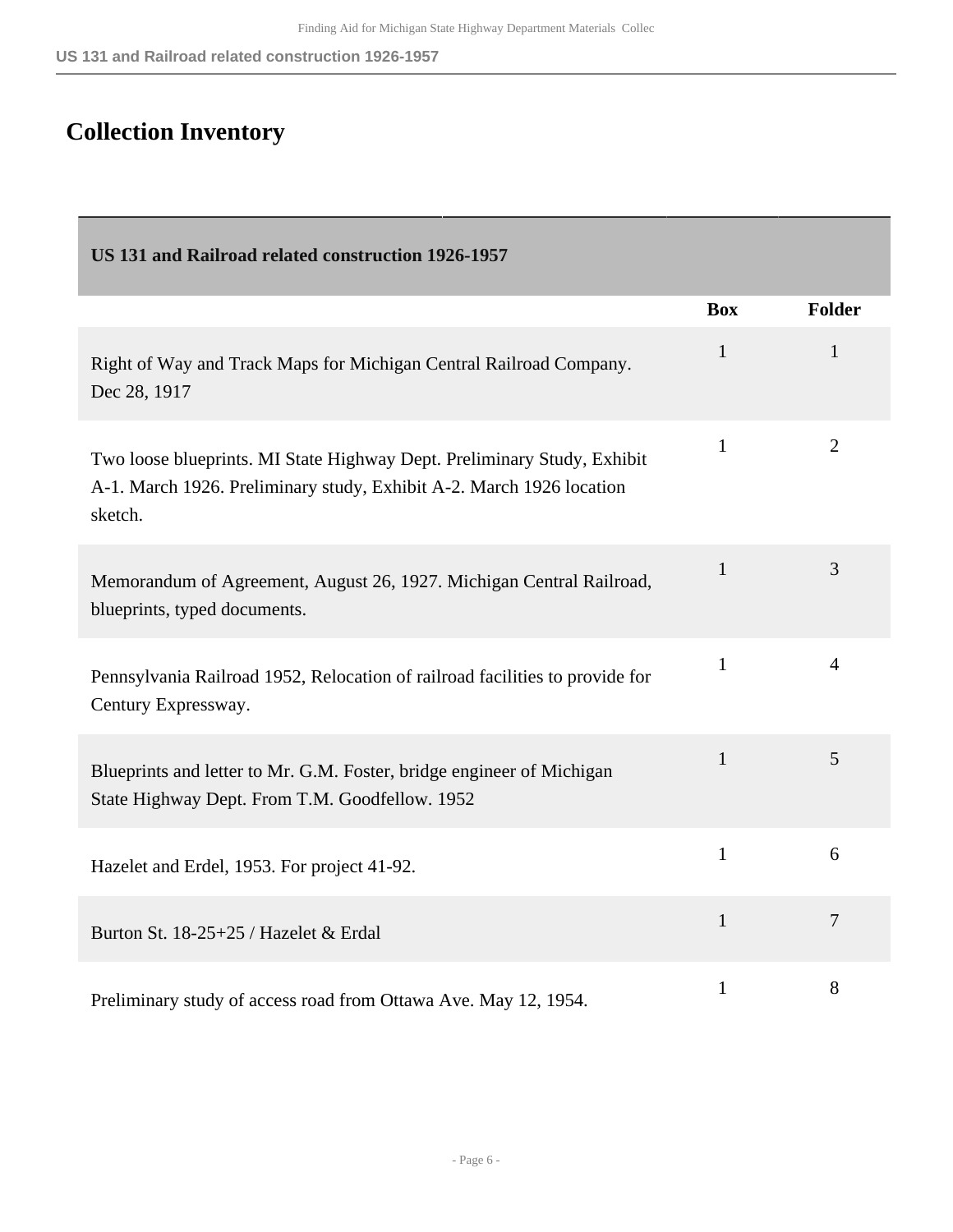**US 131 and Railroad related construction 1926-1957**

| Grand Rapids, Proposed Depot, Office of Division Engineer, July 15, 1954<br>(positive)                               | $\mathbf{1}$ | 9  |
|----------------------------------------------------------------------------------------------------------------------|--------------|----|
| Grand Rapids, Proposed Depot, Office of Division Engineer, July 15, 1954<br>(negative)                               | $\mathbf{1}$ | 10 |
| Preliminary study of Expressway between Logan and Cherry st. Aug 3,<br>1954.                                         | 1            | 11 |
| Preliminary study of Expressway between Logan and Cherry st. Aug 3,<br>1954.                                         | $\mathbf{1}$ | 12 |
| Preliminary profiles of expressway between Logan and Cherry st. Scheme<br>C & D 10-25-54                             | $\mathbf{1}$ | 13 |
| Preliminary profiles of expressway between Logan and Cherry st. Scheme<br>C & D 10-25-54                             | $\mathbf{1}$ | 14 |
| Preliminary study of Expressway between Logan and Cherry st. Nov 1,<br>1954.                                         | $\mathbf{1}$ | 15 |
| Preliminary study of Expressway between Logan and Cherry st. Nov 1,<br>1954.                                         | $\mathbf{1}$ | 16 |
| Official Statement \$10,000,000, Limited Access Highway Dedicated Tax<br>Bonds.                                      | $\mathbf{1}$ | 17 |
| Topographic Map of proposed right of way for the Penn RR and NY<br>Central RR from Burton to Stevens St. Aug 5, 1955 | $\mathbf{1}$ | 18 |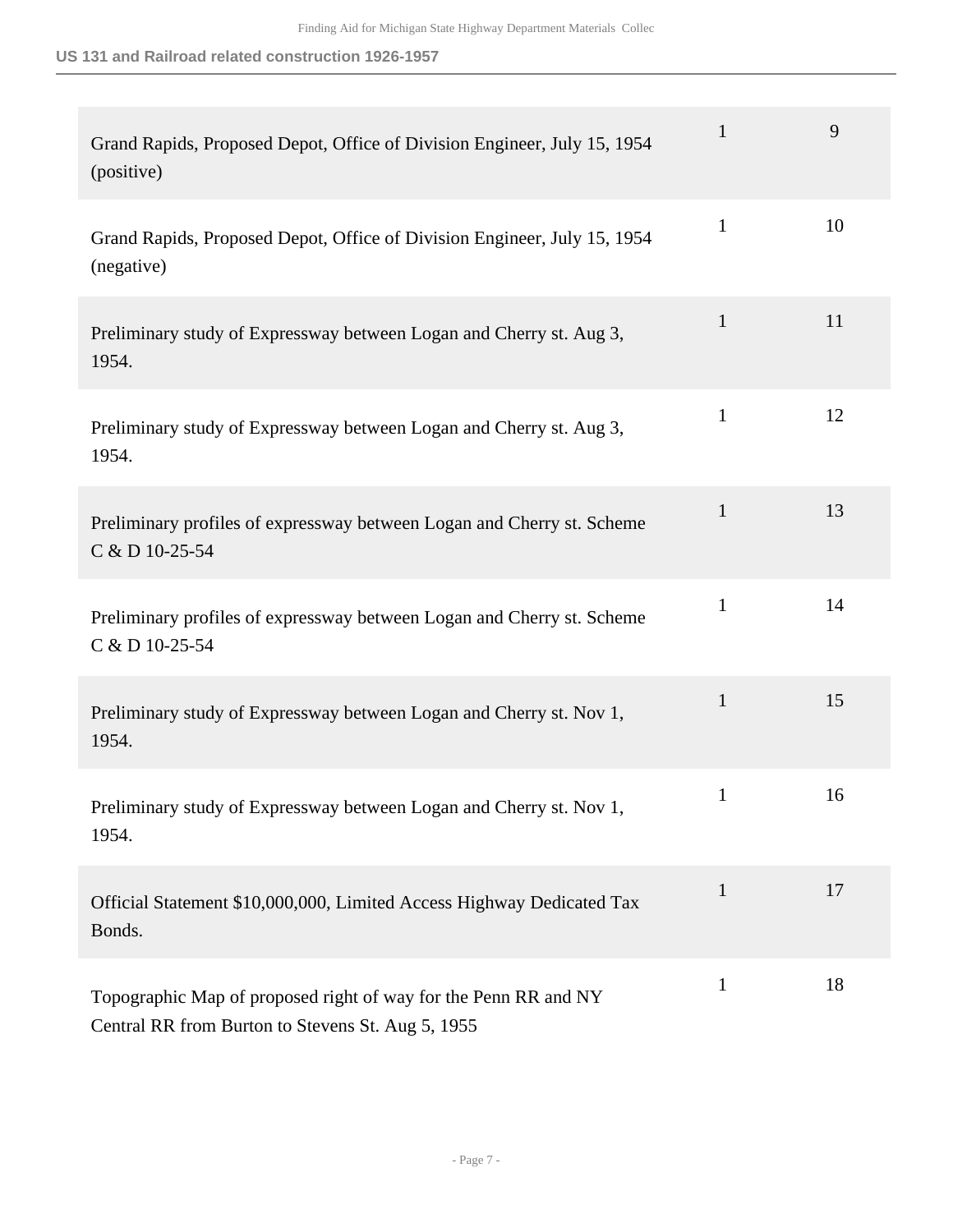**US 131 and Railroad related construction 1926-1957**

| Blueprint, Proposed Track Changes required for US 131 relocation. Burton<br>St to Franklin St. Oct 17, 1955 | $\mathbf{1}$ | 19 |
|-------------------------------------------------------------------------------------------------------------|--------------|----|
| Proposed Alignment, Franklin St to Grandville Ave, Dec 14, 1955                                             | $\mathbf{1}$ | 19 |
| Agreement December 27 1955, Pennsylvania Railroad Co.                                                       | $\mathbf{1}$ | 20 |
| R.O.W. 716-728                                                                                              | $\mathbf{1}$ | 21 |
| Proposed realignment of railroad tracks near Cherry St, Preliminary Study<br>E, Jan 17, 1956                | $\mathbf{1}$ | 22 |
| Agreement February 14, 1956, Pennsylvania Railroad Co.                                                      | $\mathbf{1}$ | 23 |
| Proposed driveway approach to Lipsner & Krell Paper Co, Mar 6, 1956                                         | $\mathbf{1}$ | 24 |
| Preliminary plan of Project Sta. 725+00 to Sta 765+00, Mar 9, 1956                                          | $\mathbf{1}$ | 25 |
| Proposed realignment of railroad tracks near Cherry St. Preliminary Study<br>F. Mar 20, 1956                | $\mathbf{1}$ | 26 |
| Fragment of Hazelet & Erdel Plan No. 545, April 2, 1956. (Negative)                                         | $\mathbf{1}$ | 27 |
| Blackline Print. Exhibit A, part 5, April 4, 1956                                                           | $\mathbf{1}$ | 28 |
| Preliminary Study A, realignment of southbound expressway from<br>Pleasant to Bartlett St. April 4, 1956    | $\mathbf{1}$ | 29 |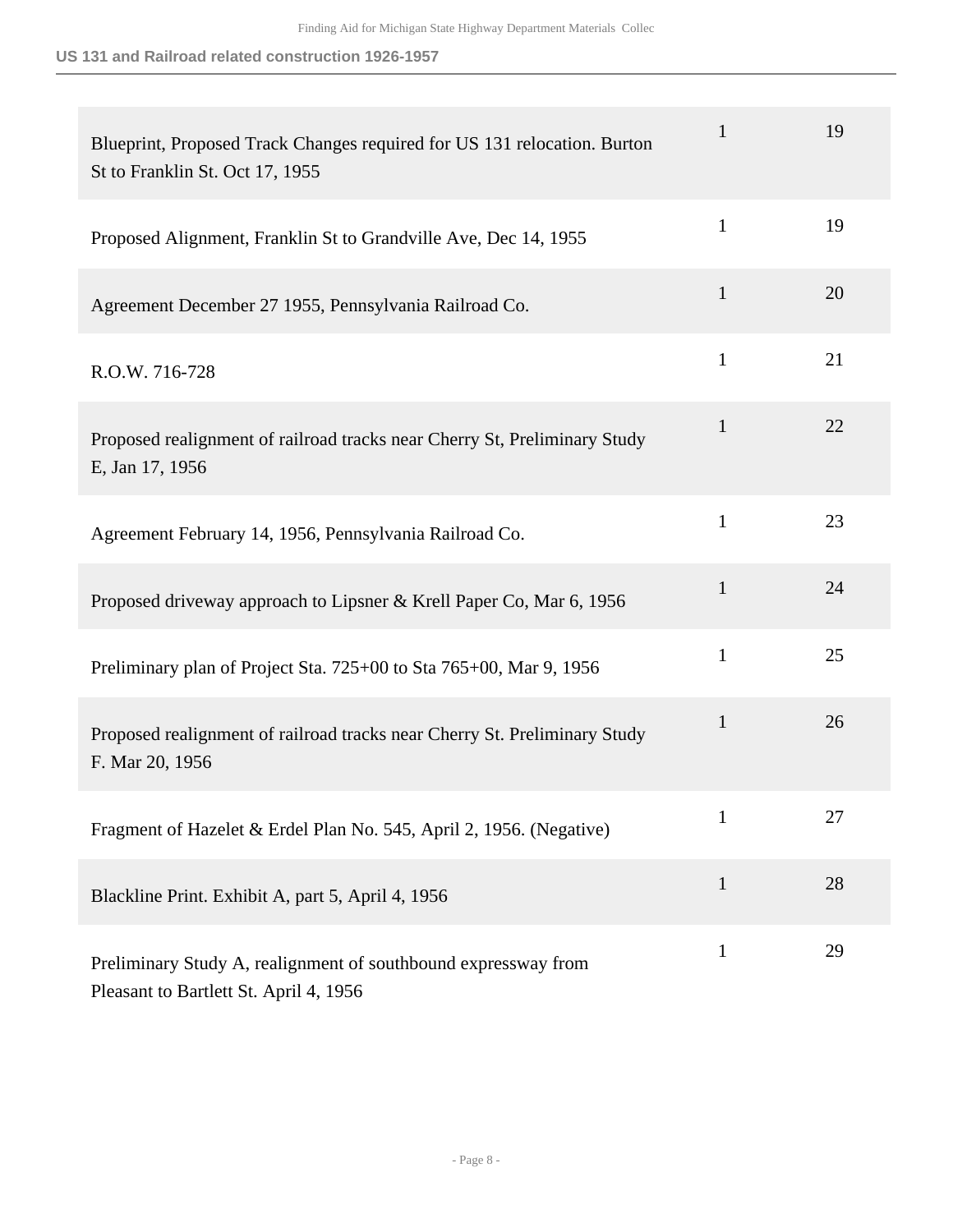**US 131 and Railroad related construction 1926-1957**

| Exhibit A Part 2, May 1956                                                                                                      | $\mathbf{1}$ | 30            |
|---------------------------------------------------------------------------------------------------------------------------------|--------------|---------------|
| Exhibit A Part 3, May 1956                                                                                                      | $\mathbf{1}$ | 31            |
| Exhibit A Part 4, Service roads to Penn RR, Right of Way from Burton to<br>Franklin May 4, 1956                                 | $\mathbf{1}$ | 32            |
| Proposed realignment of railroad tracks near Cherry St, Preliminary Study<br>G, May 4, 1956                                     | $\mathbf{1}$ | 33            |
| Preliminary plan of Project Sta. 725+00 to Sta 765+00, May 24, 1956                                                             | $\mathbf{1}$ | 34            |
| Exhibit C, Part II. Tracks between 44th and 54th streets.                                                                       | $\mathbf{1}$ | 35            |
| Exhibit B, proposed changes to railroad facilities, Alger St to Ottawa St.<br>Sept 20, 1956.                                    | $\mathbf{1}$ | 36            |
| Exhibit C, Part 1. Proposed changes in railroad facilities in connection<br>with bridge over Plaster Mill Branch. Sep 20, 1956. | $\mathbf{1}$ | 37            |
| Exhibit E, US 131 relocated Franklin St to Cherry, Revised Sept 25, 1956                                                        | $\mathbf{1}$ | 38            |
|                                                                                                                                 |              | <b>Box</b>    |
| Complete agreement packet for Penn RR, Oct 12, 1956                                                                             |              | 1             |
|                                                                                                                                 | <b>Box</b>   | <b>Folder</b> |
| Pleasant st interlocking 10-18-56, C&O                                                                                          | $\mathbf{1}$ | 39            |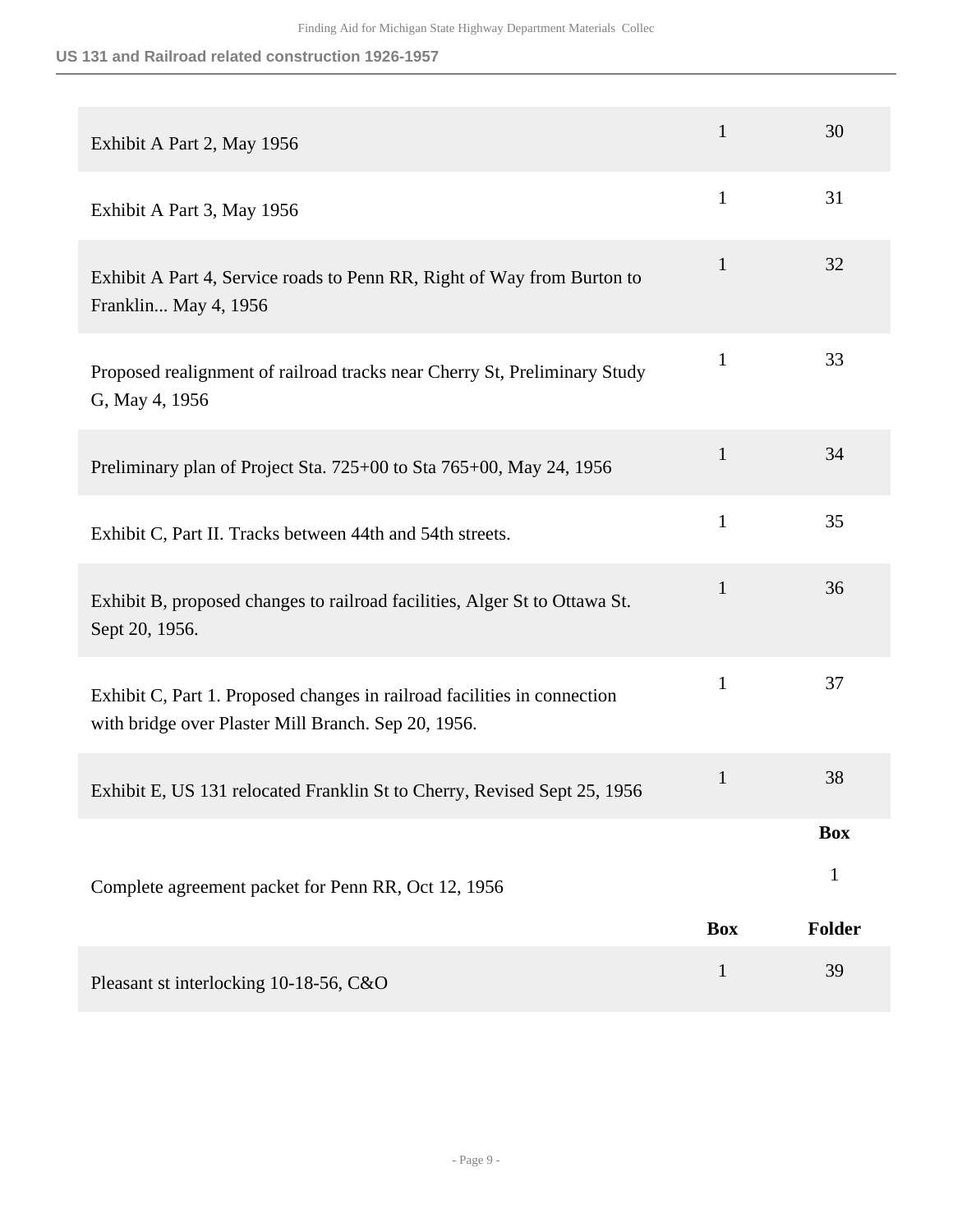| Parcels to be acquired for the Penn RR, Feb 14, 1957.                                                              | $\mathbf{1}$ | 40            |
|--------------------------------------------------------------------------------------------------------------------|--------------|---------------|
| NYC system, Estimate Force Account Work, March 15, 1957.                                                           | $\mathbf{1}$ | 41            |
| Proposed Grade Crossing: Century, north of Pleasant. June 23, 1957                                                 | $\mathbf{1}$ | 42            |
| Proposed Grade Crossing: Weston, west of Ionia. June 24, 1957. 3 copies.                                           | $\mathbf{1}$ | 43            |
| Proposed Grade Crossing: Buchanan, south of Wealthy. June 25, 1957.                                                | $\mathbf{1}$ | 44            |
| Proposed Grade Crossing between Century and Expressway. June 25,<br>1957.                                          | 1            | 45            |
| Burton St Track Layout Plan, July 23-1957.                                                                         | $\mathbf{1}$ | 46            |
| Burton St to Sta 18-25+15. August 7, 1957.                                                                         | $\mathbf{1}$ | 47            |
| North of Burton St. Sheet 1 of 3 August 7, 1957.                                                                   | $\mathbf{1}$ | 48            |
| North of Burton St. Sheet 2 of 3 August 7, 1957.                                                                   | $\mathbf{1}$ | 49            |
| North of Burton St. Sheet 3 of 3 August 7, 1957.                                                                   | $\mathbf{1}$ | 50            |
|                                                                                                                    |              | <b>Box</b>    |
| Complete agreement packet for exchange of lands. Michigan Central, New York Central,<br>and the state of Michigan. |              | $\mathbf{1}$  |
|                                                                                                                    | <b>Box</b>   | <b>Folder</b> |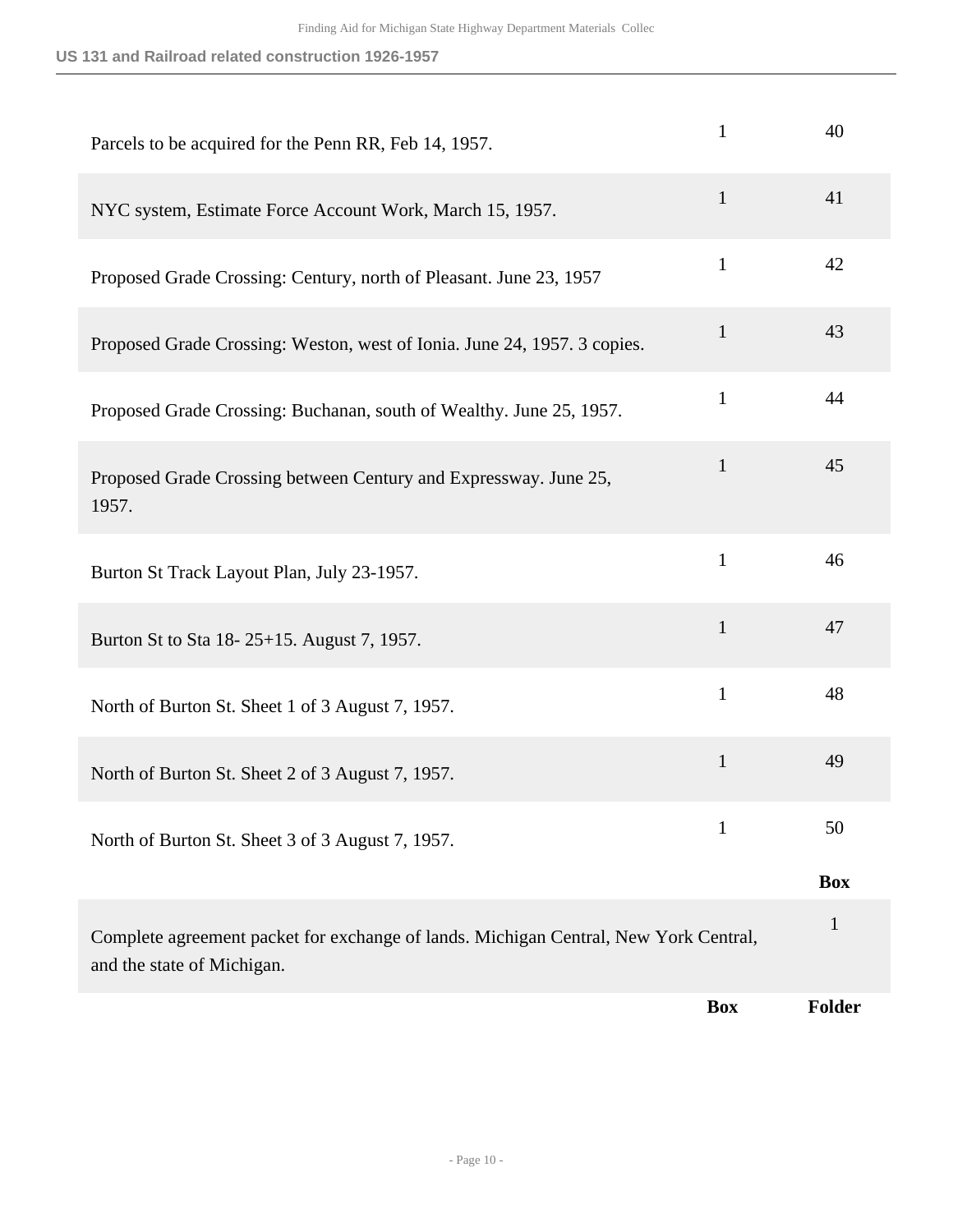| Plan showing proposed railroad grade crossings. Franklin to Fulton Streets.<br>Sept 3, 1957 | 51 |
|---------------------------------------------------------------------------------------------|----|
| Exhibit A, proposed alignment of Franklin to Ottawa Ave. Nov 25, 1957.                      | 52 |

<span id="page-10-0"></span>

|                                                                                                                   | <b>Box</b>     | Folder         |
|-------------------------------------------------------------------------------------------------------------------|----------------|----------------|
| Office of District Engineer maps, Jan 29, 1958.                                                                   | $\overline{2}$ | $\mathbf{1}$   |
| C&O Summary of estimated costs. Jan 1, 1958.                                                                      | $\overline{2}$ | $\overline{2}$ |
| PRR Accounts Receivable. Feb 3, 1958                                                                              | $\overline{2}$ | 3              |
| Installation of flashing light signals, Penn RR at Weston St. April 1958.                                         | $\overline{2}$ | $\overline{4}$ |
| NYC RR Employer's Protective Insurance, May 5, 1958.                                                              | $\overline{2}$ | 5              |
| Pennsylvania Railroad Company grade crossing north of Pleasant St. May<br>15, 1958.                               | $\overline{2}$ | 6              |
| Agreement between Highway Department, City of GR, Michigan Central,<br>NY Central, Pennsylvania RR. June 2, 1958. | $\overline{2}$ | 7              |
| Michigan Mutual Liability Company Policy. June 10, 1958.                                                          | $\overline{2}$ | 8              |
| R.O.W. 728-741. June 17, 1958.                                                                                    | $\overline{2}$ | 9              |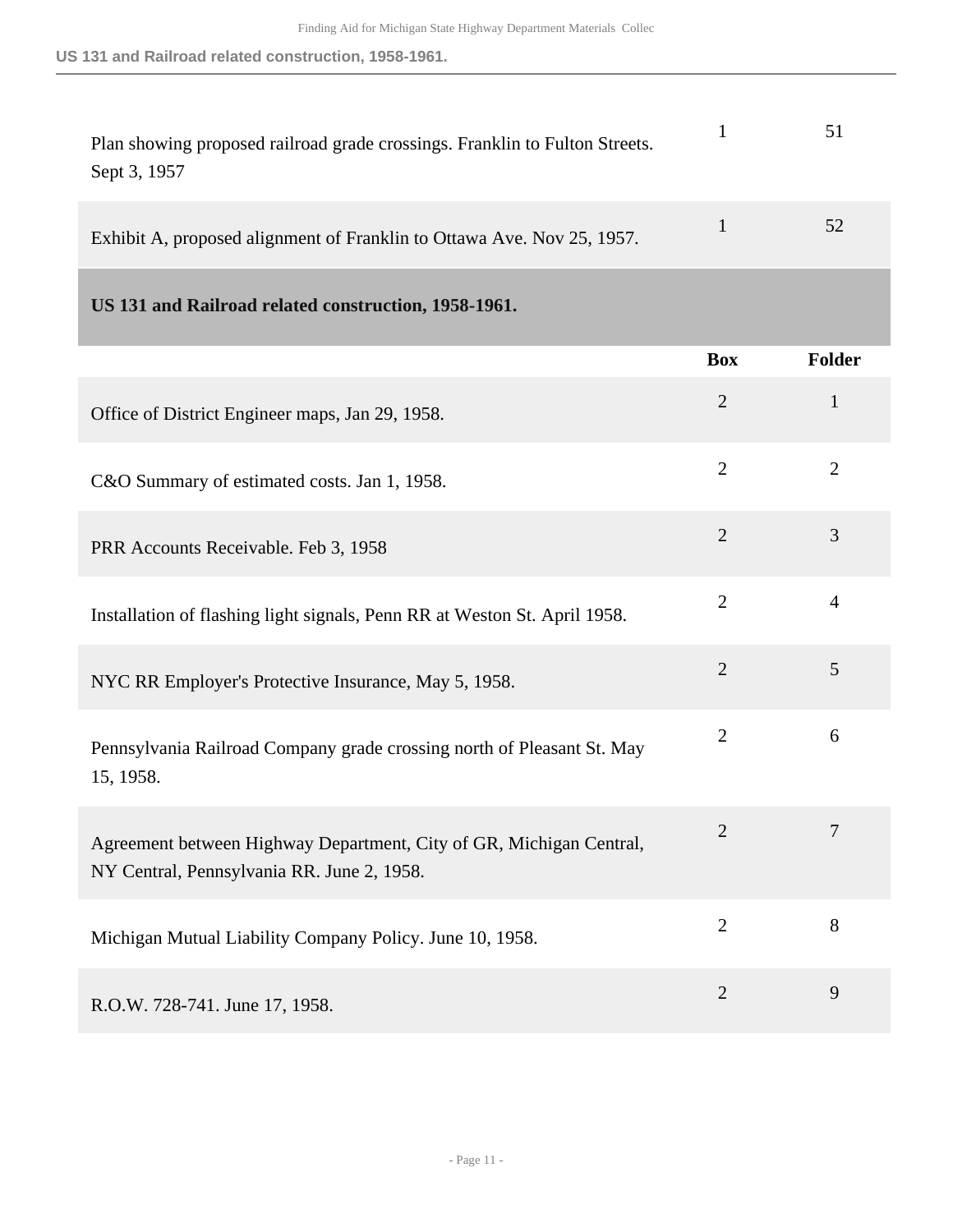| R.O.W. 741-754. June 17, 1958.                                                       | $\overline{2}$ | 10 |
|--------------------------------------------------------------------------------------|----------------|----|
| R.O.W. 754-767. June 17, 1958.                                                       | $\overline{2}$ | 11 |
| Accounts Receivable to the Pennsylvania Railroad Company. June 18,<br>1958.          | $\overline{2}$ | 12 |
| Accounts Receivable to the Pennsylvania Railroad Company. June 1958.                 | $\overline{2}$ | 13 |
| Regular construction estimate for Penn RR. June 27, 1958.                            | $\overline{2}$ | 14 |
| Complete agreement packet with C&O Railway Co. July 1958.                            | $\overline{2}$ | 15 |
| C&O Summary of estimated costs. July 14, 1958.                                       | $\overline{2}$ | 16 |
| Aug 1958. Control Section plan for Kalamazoo-Grand Rapids road.                      | $\overline{2}$ | 17 |
| General plan of site retaining wall. Sta 780-Sta 787. Aug 5, 1958.                   | $\overline{2}$ | 18 |
| Invoice to C&O from Michigan State Highway Dept. Aug 22, 1958.                       | 3              | 19 |
| Penn RR Force Account Estimate. Aug 28, 1958.                                        | $\overline{2}$ | 20 |
| General Plan of Site, expressway crossing railroads at Pleasant St. Sept 3,<br>1958. | $\overline{2}$ | 21 |
| C&O Summary of estimated costs. Oct 16, 1958.                                        | $\overline{2}$ | 22 |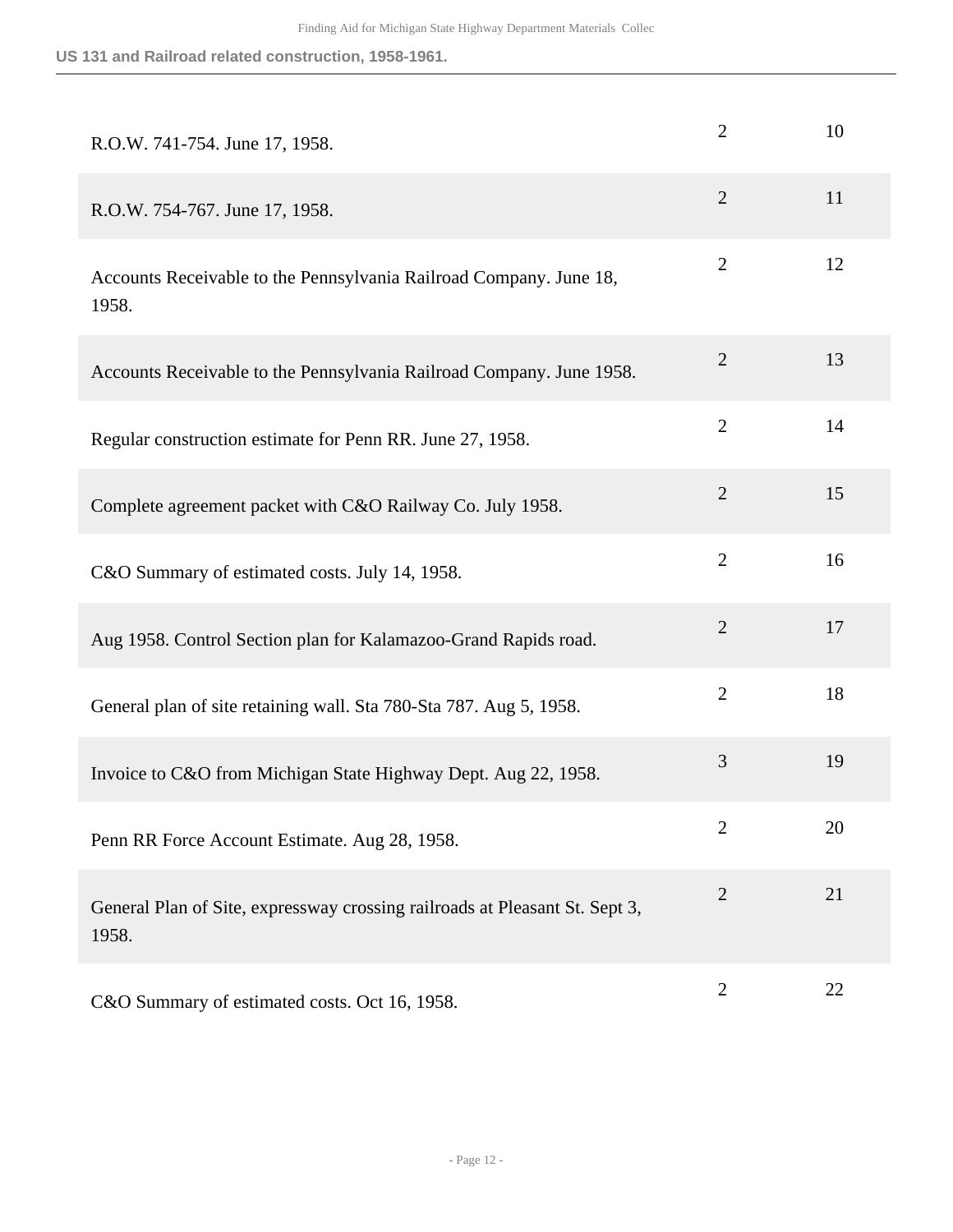| 1959, NY Central Railroad, Estimated Force Account Work.                                                          | $\overline{2}$ | 23 |
|-------------------------------------------------------------------------------------------------------------------|----------------|----|
| Ramps C&D near Franklin, with Letter. Jan 7, 1959.                                                                | $\overline{2}$ | 24 |
| Agreement between Highway Department, City of GR, Michigan Central,<br>NY Central, Pennsylvania RR. Feb 17, 1959. | $\overline{2}$ | 25 |
| R.O.W. 741-754 Century Ave Roundhouse. Feb 20, 1959.                                                              | $\overline{2}$ | 26 |
| Tabulation of bids to C&O, Mar 27, 1959.                                                                          | $\overline{2}$ | 27 |
| Estimated costs to install flashing lights at Buchanan and at Century ave.<br>March 27, 1959.                     | $\overline{2}$ | 28 |
| Profile of Kirtland St at NYC RR. Apr 13, 1959.                                                                   | $\overline{2}$ | 29 |
| R.O.W. Access road to Fulton. May 20, 1959.                                                                       | $\overline{2}$ | 30 |
| Proposal L.W. Lamb Contractor to NYC RR. May 27, 1959                                                             | $\overline{2}$ | 31 |
| 2 blueprints for proposed Penn RR and C&O duct line between Pleasant<br>and Wealthy streets. June 2, 1959.        | $\overline{2}$ | 32 |
| Invoice to C&O Railway Co. from Mr. R.W. Rice at the Michigan State<br>Highway Department. June 15, 1959.         | $\overline{2}$ | 33 |
| Penn RR Construction Contract for conduit system between Pleasant and<br>Wealthy. June 17, 1959.                  | $\overline{2}$ | 34 |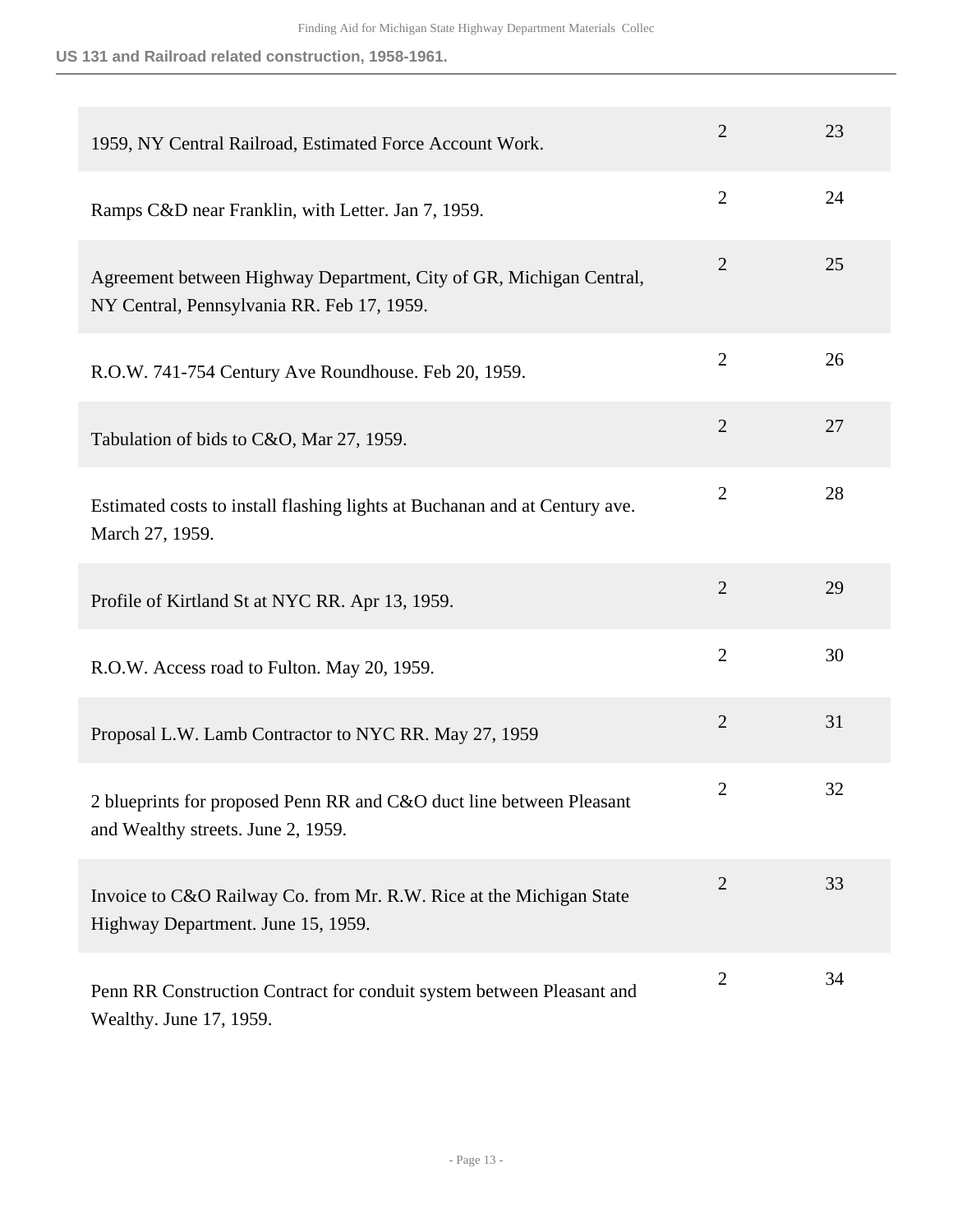| Regular Construction Estimate to C&O. July 8, 1959.                              | $\overline{2}$ | 35 |
|----------------------------------------------------------------------------------|----------------|----|
| Penn RR, Force Account Estimate. Aug 3, 1959.                                    | $\overline{2}$ | 36 |
| Penn RR, Force Account Estimate. Aug 11, 1959.                                   | $\overline{2}$ | 37 |
| Regular Construction Estimate to C&O. Aug 12, 1959.                              | $\overline{2}$ | 38 |
| Blueprint for possible drainage outlet, North of Albany St. Aug 13, 1959.        | $\overline{2}$ | 39 |
| C&O Detail Sheet. Aug 17, 1959.                                                  | $\overline{2}$ | 40 |
| Force Account Estimate to install signals at Weston Ramp, Aug 18, 1959.          | $\overline{2}$ | 41 |
| Penn RR force account estimate for 44th to 54th streets. Aug 20, 1959.           | $\overline{2}$ | 42 |
| Penn RR, Tabulation of bids received. Aug 26, 1959.                              | $\overline{2}$ | 43 |
| Correspondences and Invoices between Penn RR and Highway Dept. Aug-<br>Nov 1959. | $\overline{2}$ | 44 |
| Penn RR, Specifications for Fulton St. Grade Crossing. Sept 25, 1959.            | 2              | 45 |
| C&O Facilities to be built under contract. Sep 29, 1959.                         | $\overline{2}$ | 46 |
| Penn RR, Regular Construction Estimate. Approved Nov 2, 1959.                    | $\overline{2}$ | 47 |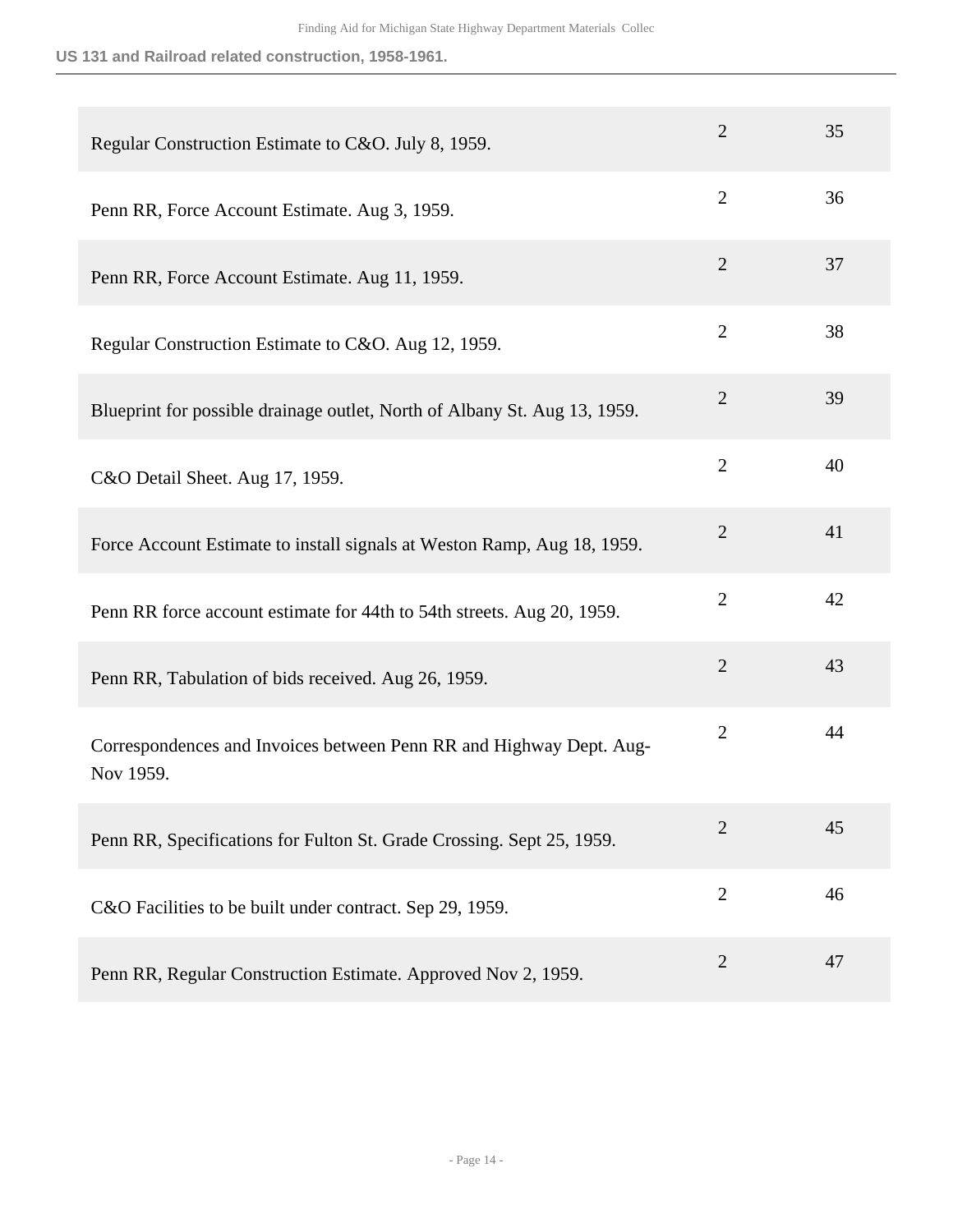| C&O facilities to be built under contract. Nov 18, 1959.                                             | $\overline{2}$ | 48 |
|------------------------------------------------------------------------------------------------------|----------------|----|
| Letter to R.W. Rice from Penn RR concerning relocation of turntable. Dec<br>11, 1959.                | $\overline{2}$ | 49 |
| Accounts receivable to Penn RR, Dec 1959.                                                            | $\overline{2}$ | 50 |
| Copies of C&O invoices up to 1960.                                                                   | $\overline{2}$ | 51 |
| Transcription and schedule for Hall & Wealthy St Construction. Highways<br>Dept, 1960.               | $\overline{2}$ | 52 |
| 1960 Accounts receivable from Pennsylvania Railroad Co. Part 1                                       | $\overline{2}$ | 53 |
| 1960 Accounts receivable from Pennsylvania Railroad Co. Part 2                                       | $\overline{2}$ | 54 |
| Penn RR order for extra work. Proposed for 1960.                                                     | $\overline{2}$ | 55 |
| Agreement between Highway Dept and Western RR concerning Walker<br>Twp grade crossing. Jan 26, 1960. | $\overline{2}$ | 56 |
| Construction Schedule, work accomplished as of Feb 9, 1960. Part 1                                   | $\overline{2}$ | 57 |
| Construction Schedule, work accomplished as of Feb 9, 1960. Part 2                                   | $\overline{2}$ | 58 |
| Proposal from C&O to Highway Dept, April 1960.                                                       | $\overline{2}$ | 59 |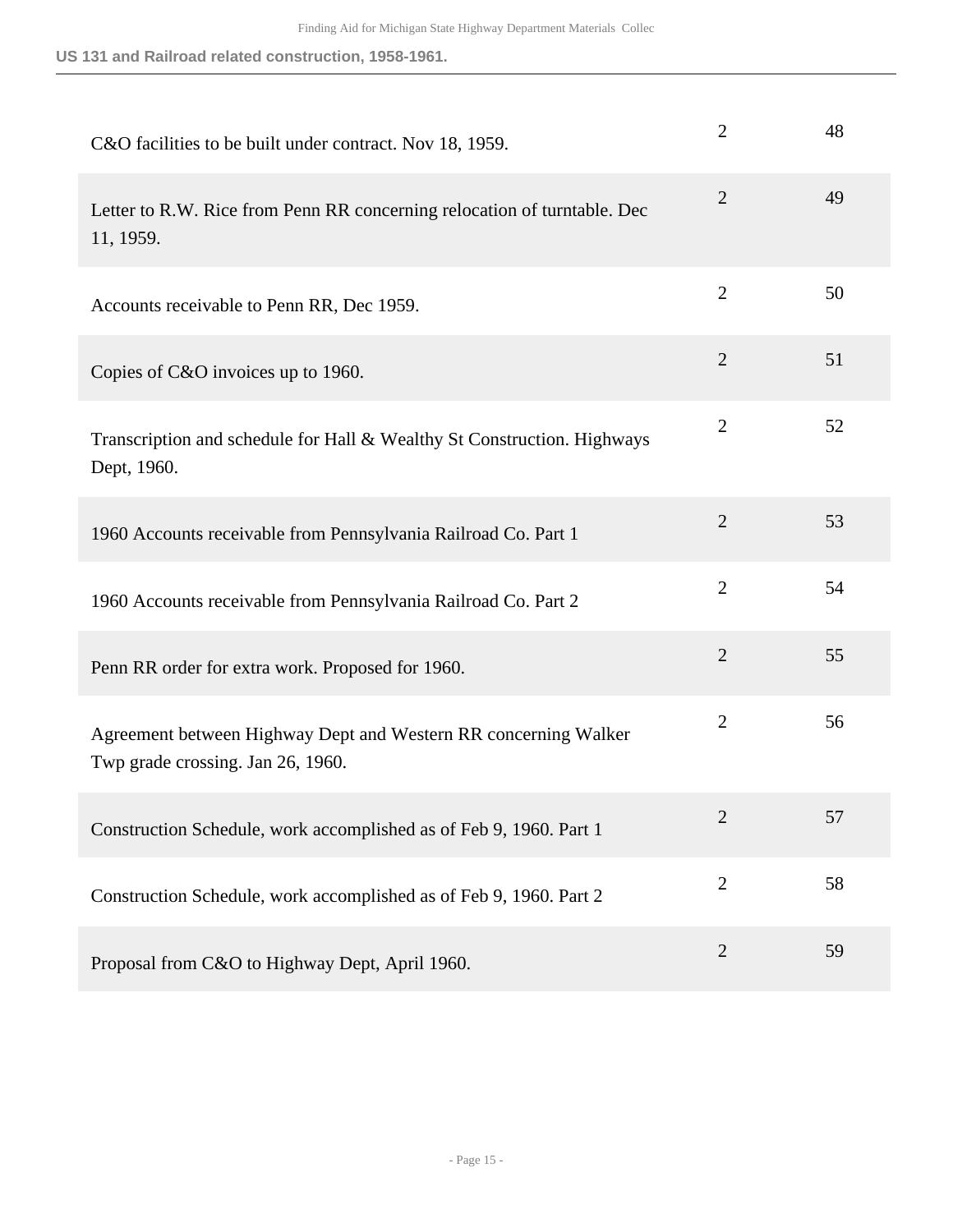| Rearrangement of office building to provide welfare facilities. May 26,<br>1960.  | $\overline{2}$ | 60 |
|-----------------------------------------------------------------------------------|----------------|----|
| C&O plans for platform removal and pole relocation. June 9, 1960.                 | $\overline{2}$ | 61 |
| NY Central Railroad, Force Account Estimates and Estimate of Costs, July<br>1960. | $\overline{2}$ | 62 |
| Plans for Train Loading Ramp. Sept 16, 1960.                                      | $\overline{2}$ | 63 |
| Agreement between Highway Dept, City of GR, and Penn RR. Oct 12,<br>1960          | $\overline{2}$ | 64 |
| Proposed track changes for NYC RR, Oct 21, 1960.                                  | $\overline{2}$ | 65 |
| NYC RR construction contract - short form. Nov 10, 1960.                          | $\overline{2}$ | 66 |
| Accounts receivable to Penn RR, 1961.                                             | $\overline{2}$ | 67 |
| Correspondences concerning Penn RR's extra work, 1961.                            | $\overline{2}$ | 68 |
| Proposed track changes for NYC & Penn RR. Mar 6, 1961.                            | $\overline{2}$ | 69 |
| Penn RR accounts receivable 1961 and 1962.                                        | $\overline{2}$ | 70 |
| Penn RR accounts receivable 1957, 1958, 1960, and 1962.                           | $\overline{2}$ | 71 |